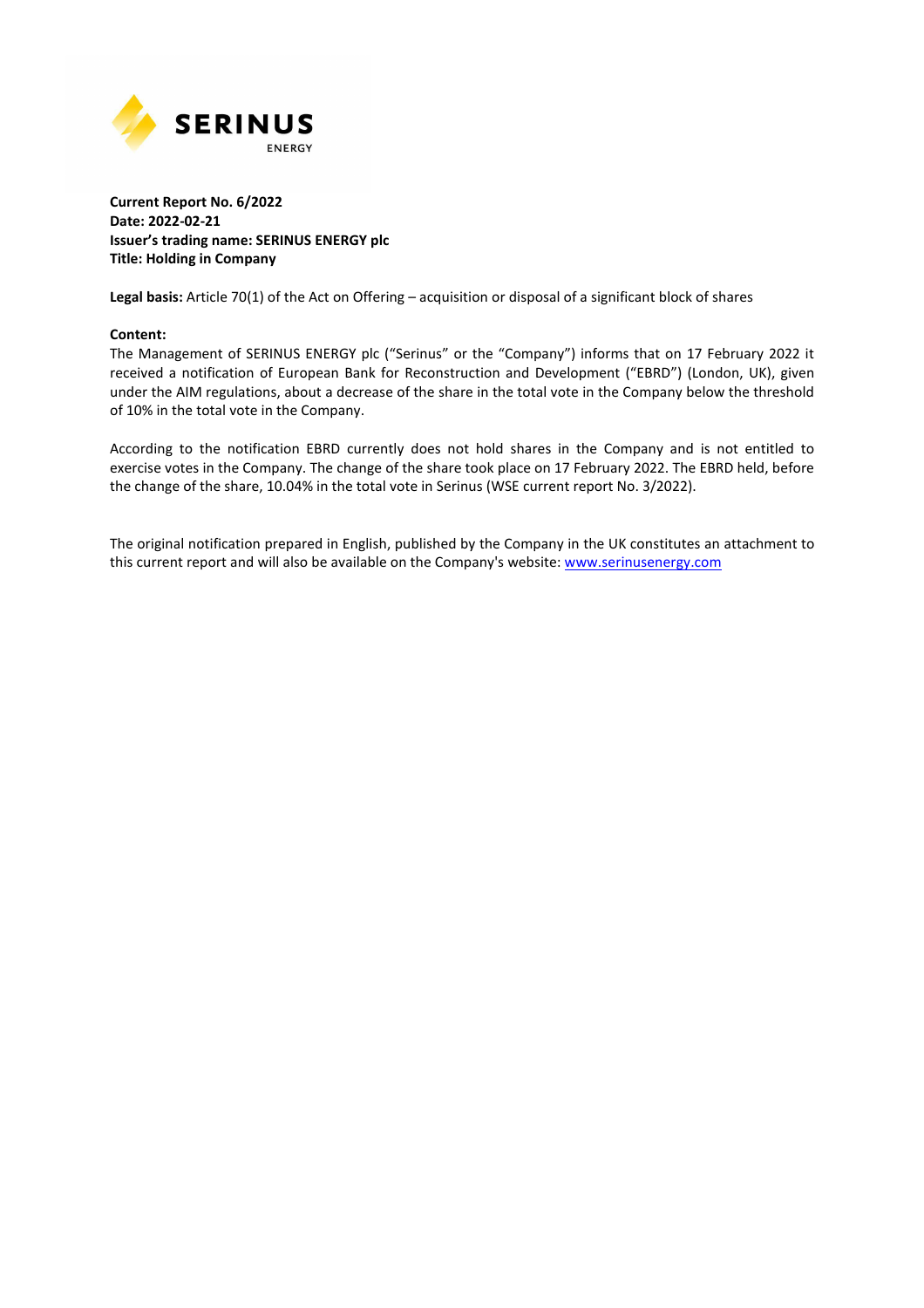# **TR-1: Standard form for notification of major holdings**

**NOTIFICATION OF MAJOR HOLDINGS** (to be sent to the relevant issuer and to the FCA in Microsoft Word format if possible)

| 1a. Identity of the issuer or the underlying issuer<br>of existing shares to which voting rights are at-<br>tached <sup>"</sup> : |                                                                                                                                                                                                                 |                              | Serinus Energy plc<br>2nd Floor, The Le Gallais Building, 54 Bath Street,<br>St. Helier, Jersey, JE1 1FW |  |    |
|-----------------------------------------------------------------------------------------------------------------------------------|-----------------------------------------------------------------------------------------------------------------------------------------------------------------------------------------------------------------|------------------------------|----------------------------------------------------------------------------------------------------------|--|----|
|                                                                                                                                   | <b>1b. Please indicate if the issuer is a non-UK issuer</b> (please mark with an "X" if appropriate)                                                                                                            |                              |                                                                                                          |  |    |
| Non-UK issuer                                                                                                                     |                                                                                                                                                                                                                 |                              |                                                                                                          |  | X. |
|                                                                                                                                   | <b>2. Reason for the notification</b> (please mark the appropriate box or boxes with an "X")                                                                                                                    |                              |                                                                                                          |  |    |
| An acquisition or disposal of voting rights                                                                                       |                                                                                                                                                                                                                 |                              |                                                                                                          |  | X  |
|                                                                                                                                   | An acquisition or disposal of financial instruments                                                                                                                                                             |                              |                                                                                                          |  |    |
|                                                                                                                                   | An event changing the breakdown of voting rights                                                                                                                                                                |                              |                                                                                                          |  |    |
| Other (please specify)ii:                                                                                                         |                                                                                                                                                                                                                 |                              |                                                                                                          |  |    |
|                                                                                                                                   | 3. Details of person subject to the notification obligation <sup>®</sup>                                                                                                                                        |                              |                                                                                                          |  |    |
| Anass Joundy                                                                                                                      |                                                                                                                                                                                                                 |                              | European Bank for Reconstruction and Develop-<br>ment                                                    |  |    |
| N/A                                                                                                                               |                                                                                                                                                                                                                 |                              | London, England                                                                                          |  |    |
| 4. Full name of shareholder(s) (if different from $3.$ ) $\sqrt{ }$                                                               |                                                                                                                                                                                                                 |                              |                                                                                                          |  |    |
| European Bank for Reconstruction and Development                                                                                  |                                                                                                                                                                                                                 |                              |                                                                                                          |  |    |
| City and country of registered office (if applicable)                                                                             |                                                                                                                                                                                                                 |                              |                                                                                                          |  |    |
| 5. Date on which the threshold was crossed or<br>reached <sup>vi</sup> :                                                          |                                                                                                                                                                                                                 |                              | 17 February 2022                                                                                         |  |    |
| 6. Date on which issuer notified (DD/MM/YYYY):                                                                                    |                                                                                                                                                                                                                 |                              | 17 February 2022                                                                                         |  |    |
| 7. Total positions of person(s) subject to the notification obligation                                                            |                                                                                                                                                                                                                 |                              |                                                                                                          |  |    |
|                                                                                                                                   | % of voting rights<br>% of voting rights at-<br>Total of both in %<br>through financial instru-<br>tached to shares (to-<br>ments<br>$(8.A + 8.B)$<br>suervii<br>tal of $8. A$ )<br>(total of 8.B $1 + 8.B 2$ ) |                              | Total number of<br>voting rights of is-                                                                  |  |    |
| Resulting situation<br>on the date on which<br>threshold was<br>crossed or reached                                                | 0%                                                                                                                                                                                                              | 0%<br>0%<br>$\boldsymbol{0}$ |                                                                                                          |  |    |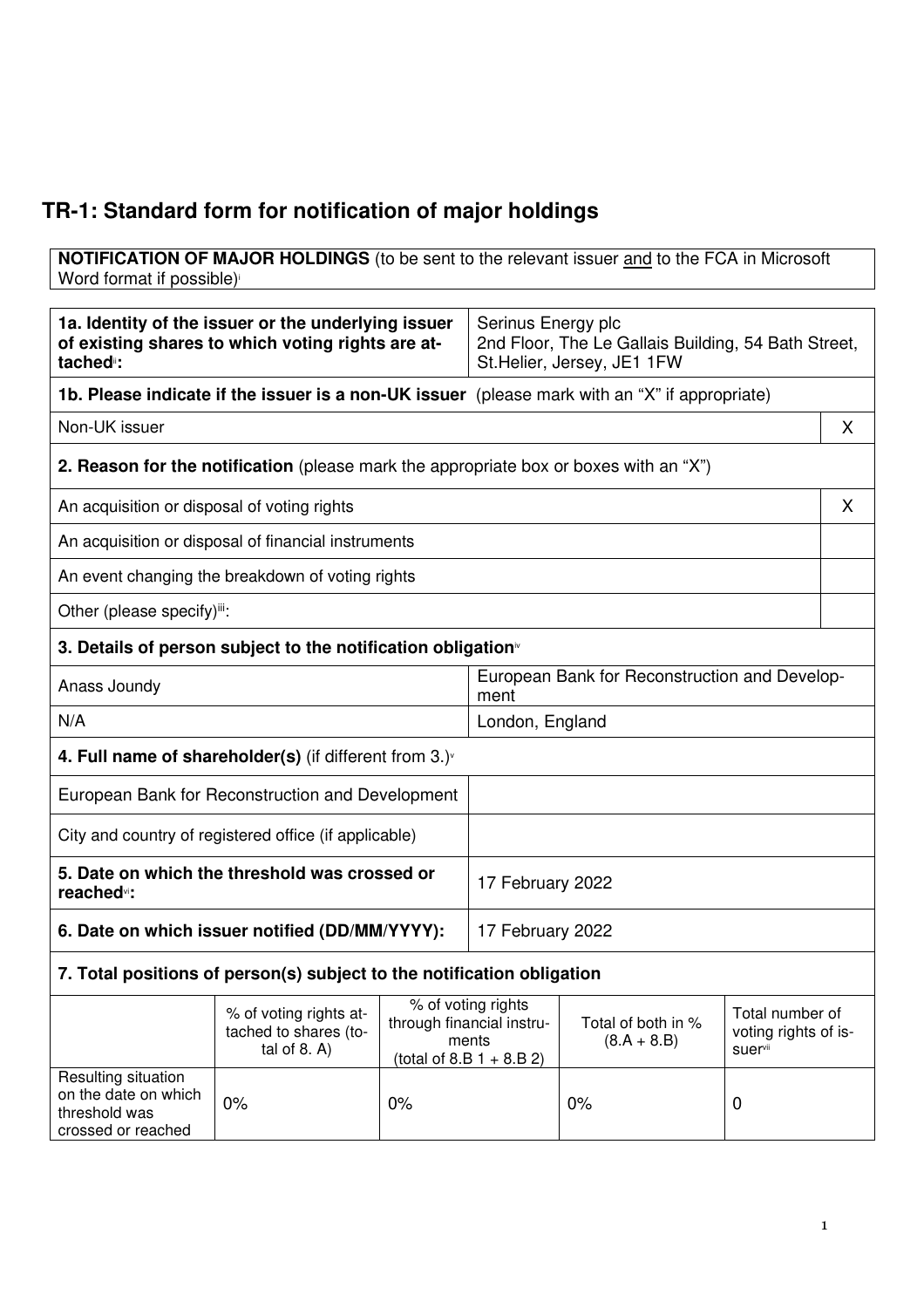| Position of previous<br>notification (if<br>applicable) | .04%<br>10 |  | $10.04\%$ | <u>Tarafarahasi kula salah sebagai pertama dalam pertama dalam dalam dalam dalam dalam dalam dalam dalam dalam d</u> |
|---------------------------------------------------------|------------|--|-----------|----------------------------------------------------------------------------------------------------------------------|
|---------------------------------------------------------|------------|--|-----------|----------------------------------------------------------------------------------------------------------------------|

### **8. Notified details of the resulting situation on the date on which the threshold was crossed or reached**viii

## **A: Voting rights attached to shares**

| Class/type of<br>shares<br>ISIN code (if possible) | Number of voting rightsix                                     |                                                                       | % of voting rights                                            |                                                                       |
|----------------------------------------------------|---------------------------------------------------------------|-----------------------------------------------------------------------|---------------------------------------------------------------|-----------------------------------------------------------------------|
|                                                    | <b>Direct</b><br>(Art 9 of Directive<br>2004/109/EC) (DTR5.1) | <b>Indirect</b><br>(Art 10 of Directive<br>2004/109/EC)<br>(DTR5.2.1) | <b>Direct</b><br>(Art 9 of Directive<br>2004/109/EC) (DTR5.1) | <b>Indirect</b><br>(Art 10 of Directive<br>2004/109/EC)<br>(DTR5.2.1) |
| JE00BF4N9R98                                       | 0                                                             |                                                                       | 0                                                             |                                                                       |
|                                                    |                                                               |                                                                       |                                                               |                                                                       |
|                                                    |                                                               |                                                                       |                                                               |                                                                       |
| <b>SUBTOTAL 8. A</b>                               | 0                                                             |                                                                       | 0                                                             |                                                                       |

| B 1: Financial Instruments according to Art. 13(1)(a) of Directive 2004/109/EC (DTR5.3.1.1 (a)) |                                      |                                         |                                                                                                        |                    |
|-------------------------------------------------------------------------------------------------|--------------------------------------|-----------------------------------------|--------------------------------------------------------------------------------------------------------|--------------------|
| Type of financial in-<br>strument                                                               | <b>Expiration</b><br>$date^{\times}$ | Exercise/<br><b>Conversion Periodxi</b> | <b>Number of voting rights</b><br>that may be acquired if<br>the instrument is<br>exercised/converted. | % of voting rights |
|                                                                                                 |                                      |                                         |                                                                                                        |                    |
|                                                                                                 |                                      |                                         |                                                                                                        |                    |
|                                                                                                 |                                      |                                         |                                                                                                        |                    |
|                                                                                                 |                                      | <b>SUBTOTAL 8. B 1</b>                  |                                                                                                        |                    |

| 2004/109/EC (DTR5.3.1.1 (b))           |                                        | B 2: Financial Instruments with similar economic effect according to Art. 13(1)(b) of Directive |                                                     |                            |                    |
|----------------------------------------|----------------------------------------|-------------------------------------------------------------------------------------------------|-----------------------------------------------------|----------------------------|--------------------|
| <b>Type of financial</b><br>instrument | <b>Expiration</b><br>date <sup>x</sup> | Exercise/<br><b>Conversion Pe-</b><br>riod xi                                                   | <b>Physical or</b><br>cash<br><b>settlement</b> xii | Number of<br>voting rights | % of voting rights |
|                                        |                                        |                                                                                                 |                                                     |                            |                    |
|                                        |                                        |                                                                                                 |                                                     |                            |                    |
|                                        |                                        |                                                                                                 |                                                     |                            |                    |
|                                        |                                        |                                                                                                 | <b>SUBTOTAL</b><br>8.B.2                            |                            |                    |